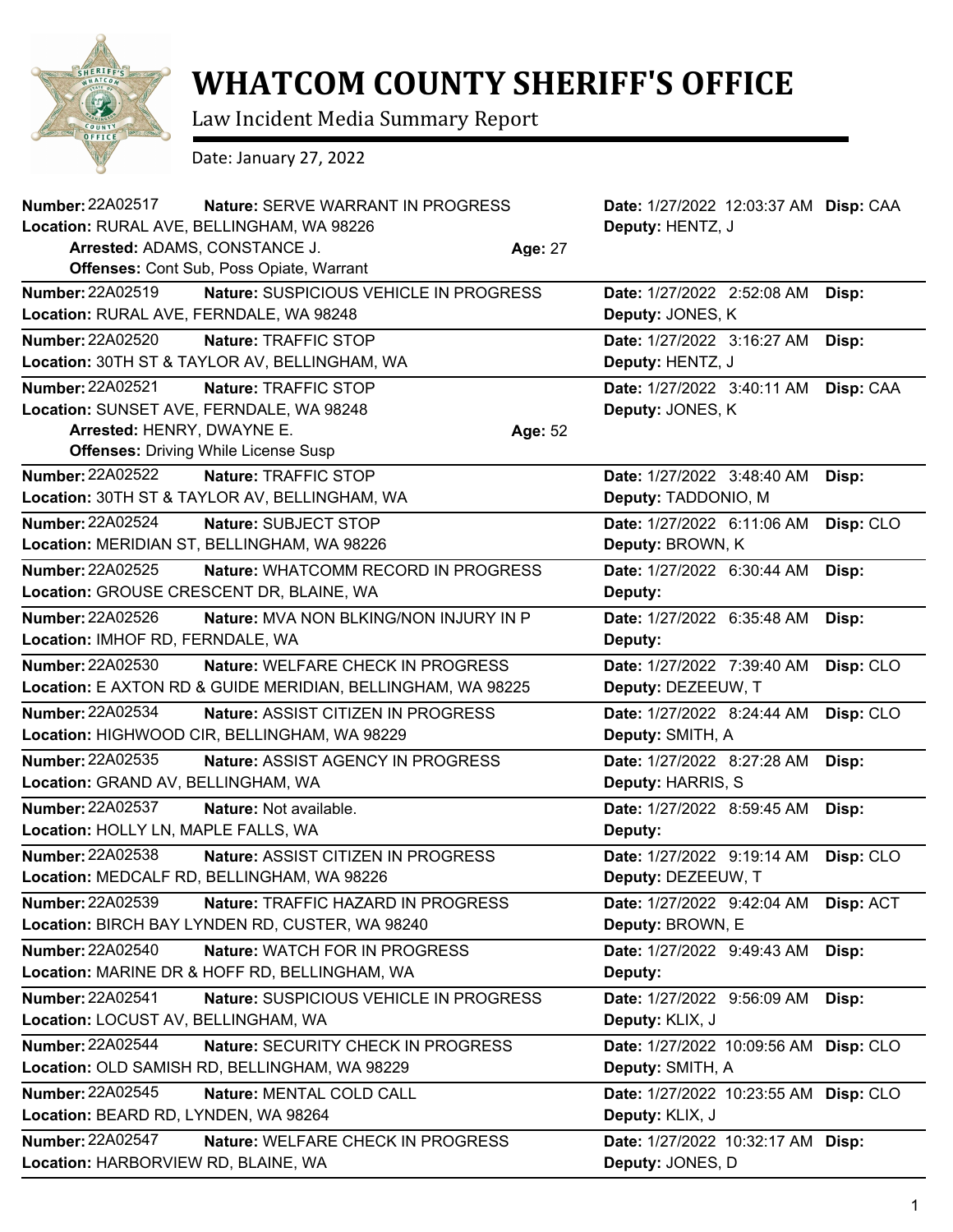| Number: 22A02549                            | Nature: HARASSMENT IN PROGRESS                  | <b>Date:</b> 1/27/2022 10:37:54 AM <b>Disp:</b> |           |
|---------------------------------------------|-------------------------------------------------|-------------------------------------------------|-----------|
| Location: LAKESIDE DR, SEDRO WOOLLEY, WA    |                                                 | Deputy:                                         |           |
| <b>Number: 22A02553</b>                     | Nature: SEX CRIME NO RAPE IN PROGRESS           | Date: 1/27/2022 11:01:19 AM Disp: ACT           |           |
| Location: GRAND AVE, BELLINGHAM, WA 98225   |                                                 | Deputy: ALLGIRE, J                              |           |
| <b>Number: 22A02554</b>                     | Nature: SUSPICIOUS VEHICLE IN PROGRESS          | Date: 1/27/2022 11:00:23 AM Disp: CLO           |           |
| Location: BIRCH POINT RD, BLAINE, WA 98230  |                                                 | Deputy: BROWN, E                                |           |
| Number: 22A02555                            | Nature: ASSIST AGENCY IN PROGRESS               | Date: 1/27/2022 11:17:07 AM Disp: CLO           |           |
| Location: KENDALL RD, SUMAS, WA 98295       |                                                 | Deputy: RATHBUN, R                              |           |
| Number: 22A02556                            | Nature: SUSPICIOUS CIRCUMSTANCES IN PR          | Date: 1/27/2022 11:22:27 AM Disp: CLO           |           |
| Location: HOLLY LN, MAPLE FALLS, WA 98266   |                                                 | Deputy: RATHBUN, R                              |           |
| Number: 22A02558                            | Nature: ASSIST AGENCY IN PROGRESS               | Date: 1/27/2022 11:28:50 AM Disp: CLO           |           |
| Location: FRONT ST, LYNDEN, WA 98264        |                                                 | Deputy: DEZEEUW, T                              |           |
| Number: 22A02561                            | Nature: HULK VEHICLE IN PROGRESS                | Date: 1/27/2022 11:45:40 AM Disp: CLO           |           |
|                                             | Location: GUIDE MERIDIAN, BELLINGHAM, WA 98226  | Deputy: OSBORN, D                               |           |
| Number: 22A02562                            | Nature: HIT AND RUN COLD CALL                   | Date: 1/27/2022 11:44:03 AM Disp: CLO           |           |
|                                             | Location: GRANDVIEW RD, FERNDALE, WA 98248      | Deputy: BROWN, E                                |           |
| <b>Number: 22A02568</b>                     | Nature: WELFARE CHECK IN PROGRESS               | Date: 1/27/2022 1:03:09 PM                      | Disp:     |
| Location: MARINE DR, BELLINGHAM, WA         |                                                 | Deputy: SHELTON, D                              |           |
| Number: 22A02570                            | Nature: SUSPICIOUS VEHICLE COLD CALL            | Date: 1/27/2022 1:07:48 PM                      | Disp: CLO |
|                                             | Location: SILVER LAKE RD, MAPLE FALLS, WA 98266 | Deputy: VANDYKEN, B                             |           |
| <b>Number: 22A02571</b>                     | Nature: VEHICLE RECOVERY IN PROGRESS            | Date: 1/27/2022 1:08:54 PM                      | Disp: CLO |
|                                             | Location: MERCER AVE, BELLINGHAM, WA 98225      | Deputy: SHELTON, D                              |           |
| Number: 22A02573                            | Nature: VEHICLE THEFT COLD CALL                 | Date: 1/27/2022 1:13:07 PM                      | Disp: INA |
| Location: GUIDE MERIDIAN, LYNDEN, WA 98264  |                                                 | Deputy: WILSON, J                               |           |
| <b>Number: 22A02577</b>                     | Nature: ALARM AUDIBLE IN PROGRESS               | Date: 1/27/2022 1:33:26 PM                      | Disp: CLO |
|                                             | Location: WINDWARD DR, BELLINGHAM, WA 98229     | Deputy: SMITH, A                                |           |
| <b>Number: 22A02579</b>                     | Nature: TROUBLE W/SUBJECT IN PROGRESS           | Date: 1/27/2022 1:40:04 PM                      | Disp: CLO |
| Location: TRAPLINE RD, EVERSON, WA 98247    |                                                 | Deputy: DEZEEUW, T                              |           |
| <b>Number: 22A02582</b>                     | Nature: TRAFFIC HAZARD IN PROGRESS              | Date: 1/27/2022 1:48:55 PM                      | Disp:     |
| Location: HOLLY LN, MAPLE FALLS, WA         |                                                 | Deputy: THOMPSON, J                             |           |
| Number: 22A02585                            | Nature: FOLLOW UP                               | Date: 1/27/2022 2:14:21 PM                      | Disp:     |
| Location:                                   |                                                 | Deputy: ALLGIRE, J                              |           |
| Number: 22A02586                            | Nature: FOLLOW UP                               | Date: 1/27/2022 2:15:20 PM                      | Disp:     |
| Location:                                   |                                                 | Deputy: ALLGIRE, J                              |           |
| <b>Number: 22A02588</b>                     | Nature: FOLLOW UP                               | Date: 1/27/2022 2:23:07 PM                      | Disp:     |
| Location:                                   |                                                 | Deputy: ALLGIRE, J                              |           |
| <b>Number: 22A02591</b>                     | Nature: ASSIST CITIZEN IN PROGRESS              | Date: 1/27/2022 2:27:36 PM                      | Disp: CLO |
| Location: LOOMIS TRAIL LN, BLAINE, WA 98230 |                                                 | Deputy: BROWN, E                                |           |
| <b>Number: 22A02593</b>                     | Nature: SUSPICIOUS CIRCUMSTANCES COLD           | Date: 1/27/2022 2:42:15 PM                      | Disp: CLO |
| Location: BROWN RD, FERNDALE, WA 98248      |                                                 | Deputy: JAMES, J                                |           |
| <b>Number: 22A02598</b>                     | Nature: WHATCOMM RECORD IN PROGRESS             | Date: 1/27/2022 3:14:31 PM                      | Disp:     |
| Location: SURF PL, BLAINE, WA               |                                                 | Deputy:                                         |           |
| <b>Number: 22A02599</b>                     | Nature: BURGLARY IN PROGRESS                    | Date: 1/27/2022 3:16:51 PM                      | Disp: CLO |
|                                             | Location: CHUCKANUT DR, BELLINGHAM, WA 98229    | Deputy: HAGGITH, J                              |           |
| <b>Number: 22A02601</b>                     | Nature: SUSPICIOUS CIRCUMSTANCES IN PR          | Date: 1/27/2022 3:30:23 PM                      | Disp:     |
| Location: SQUALICUM PK, BELLINGHAM, WA      |                                                 | Deputy: HAGGITH, J                              |           |
| Number: 22A02603                            | Nature: PROPERTY FOUND IN PROGRESS              | Date: 1/27/2022 3:26:58 PM                      | Disp:     |
| Location: GOODWIN RD, EVERSON, WA           |                                                 | Deputy: THOMPSON, J                             |           |